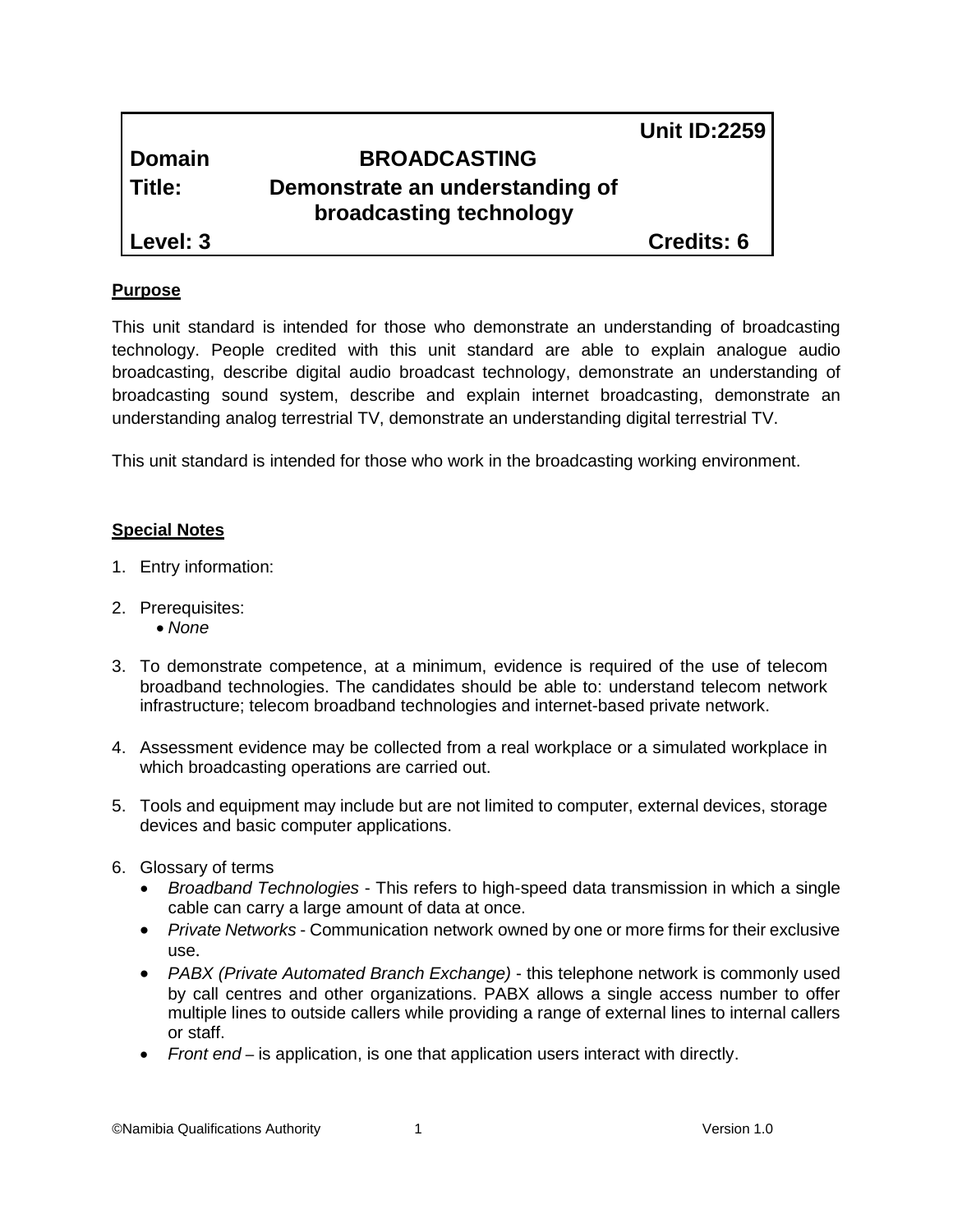- *'Back end*' refers to an application or program serves indirectly in support of the front-end services, usually by being closer to the required resource or having the capability to communicate with the required resource.
- 7. Performance of all elements in this unit standard must comply with all relevant workplace requirements, operating and maintenance procedures associated with the use of the tools and equipment and /or manufacturer's, guidelines, instructions and specifications.
- 8. Specifications 'refers to any, or all of the following: manufacturer's specifications, recommendations, specific instructions and specific task requirements.
- 9. Regulations and legislation relevant to this unit standard include the following:
	- Labour Act 2007 (Act no 11, 2007)
	- Telecommunications Act 2012
	- Search and surveillance Act 2012
	- Electricity (Safe) Regulations 2010
	- Workplace specific policies and regulations
	- Regulations relating to the health and Safety of employees at work under Schedule 1 (2) of the Labour Act No.11 of 2007 and all subsequent amendments

#### **Quality Assurance Requirements**

This unit standard and others within this sub-field may be awarded by institutions which meet the accreditation requirements set by the Namibia Qualifications Authority and the Namibia Training Authority and which comply with the national assessment and moderation requirements. Details of specific accreditation requirements and the national assessment arrangements are available from the Namibia Qualifications Authority o[n www.namqa.org a](http://www.namqa.org/)nd the Namibia Training Authority on [www.nta.com.na](http://www.nta.com.na/)

## **Elements and Performance Criteria**

#### **Element 1: Explain analogue audio broadcasting**

#### **Performance Criteria**

- 1.1 Frequency band and wave length are described and explained.
- 1.2 Analogue radio functions are described.
- 1.3 Amplitude Modulation (AM) is explained.
- 1.4 Frequency Modulation (FM) is explained.
- 1.5 Transmitting equipment are identified and described.

#### **Element 2: Describe digital audio broadcast technology**

#### **Performance Criteria**

2.1 Digital audio broadcasting features are explained.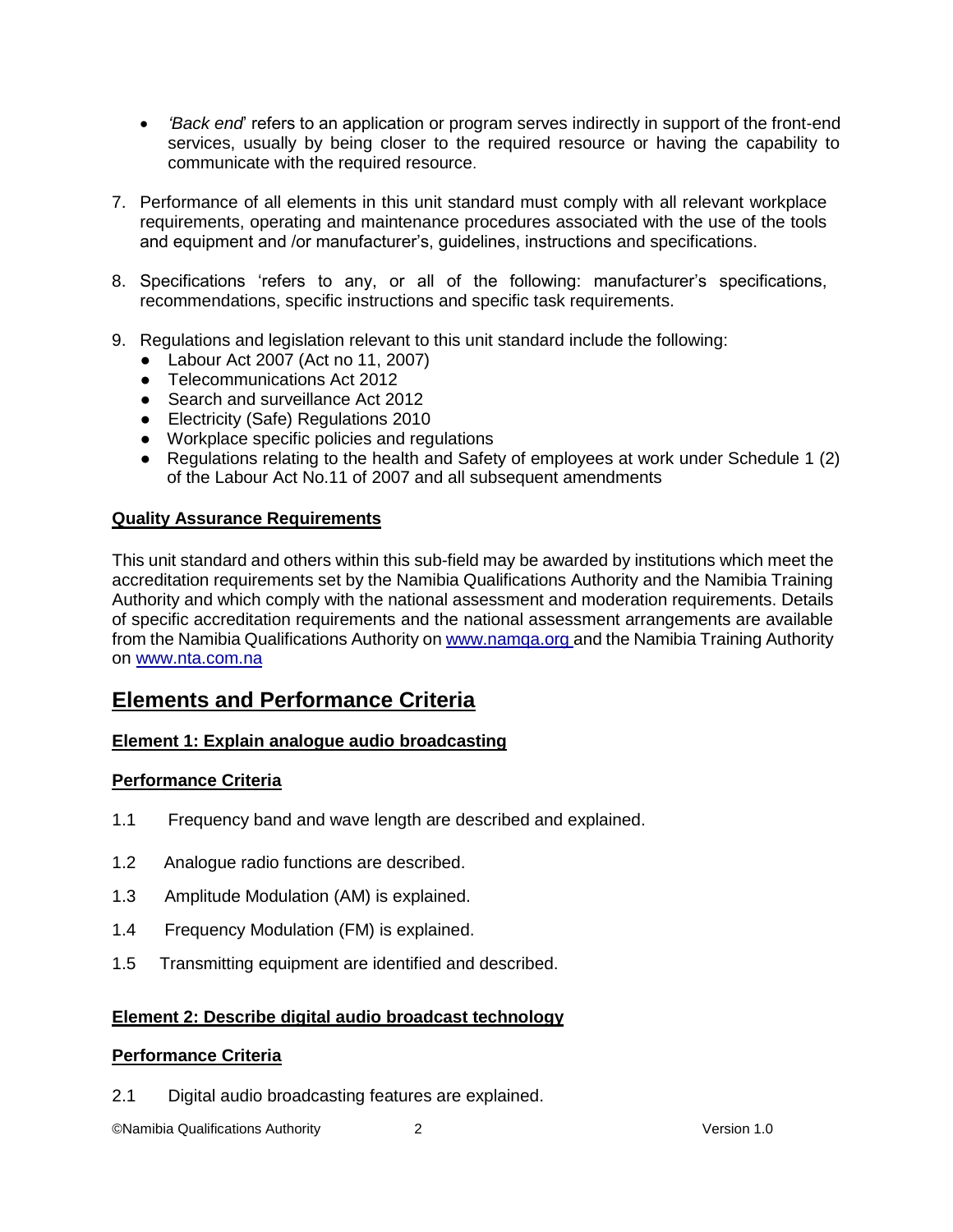- 2.2 Digital audio receiver functions are outlined.
- 2.3 Transmitting equipment is described.
- 2.4 Conversion of analogue to digital signal is explained.

#### **Element 3: Demonstrate an understanding of broadcasting sound system**

#### **Performance Criteria**

- 3.1 Digital Audio recorder features and functions are described.
- 3.2 Amplifiers features and functions are described.
- 3.3 Switching features and functions are described.
- 3.4 Receiver features and functions are described.

#### **Element 4: Describe and explain Internet broadcasting**

#### **Range**

Streaming applications may include but not limited to DaCast and NCH Input source may include but not limited to cell phone, camera and decoder Audio player may include but not limited to VLC and Window Media Player Video iframe May include but not limited to html5

#### **Performance Criteria**

- 4.1 Radio and TV streaming is explained.
- 4.2 Streaming applications are explained.
- 4.3 Input source are explained.
- 4.4 Audio player are explained.
- 4.5 Video i-frame is described and explained.

#### **Element 5: Demonstrate an understanding analog terrestrial TV**

#### **Performance Criteria**

- 5.1 Analog TV features are explained.
- 5.2 Transmission techniques are described.
- 5.3 Traditional analog television functions are described.